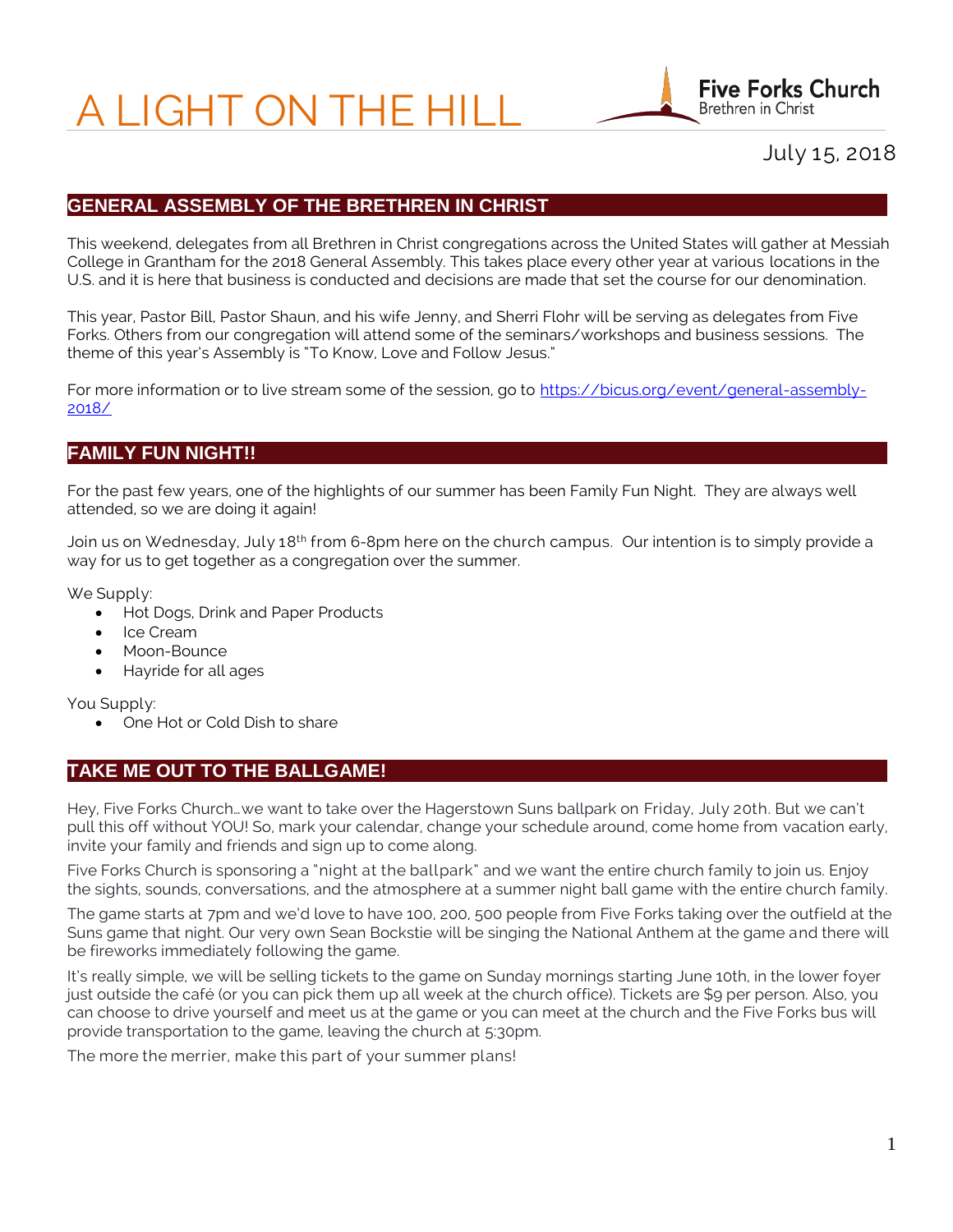## **JASON CRABB CONCERT**

Friday, July  $27^{th}$ ... 7:00pm in the Aud.

Cost: \$19 (General Admission); \$25 (Gold Circle); \$35 (VIP: front row plus meet and greet at 5:45pm)

Tickets available now at the church office or online at [www.itickets.com](http://www.itickets.com/) or call 800-965-9324.

## **THIS WEEK AT FIVE FORKS**

| Sunday, July 15    | Prayer Hour6:45am (C2)<br>Café7:00am - 11:00am<br>Blood Pressure Screening9:00-9:20am & 10::30-10:50am (C13)<br><b>Morning Messages:</b><br>Membership<br>Aud. (8:00, 9:30 & 11:00m) - Pastor Bill - <i>Scripture: Luke 11:37-42</i><br>Chapel (11:00am) - Pastor Ray - <i>Scripture: Hebrews 12:2</i> |
|--------------------|--------------------------------------------------------------------------------------------------------------------------------------------------------------------------------------------------------------------------------------------------------------------------------------------------------|
| Monday, July 16    | Men's Prayer Group5:45am (Chapel)                                                                                                                                                                                                                                                                      |
| Tuesday, July 17   | Men's Prayer Group 6:30am (Chapel)<br>Celebrate Recovery6pm (café); 7pm (large group meeting); 8pm (open share)                                                                                                                                                                                        |
| Wednesday, July 18 | Family Fun Night6:00 - 8:00pm (MP)                                                                                                                                                                                                                                                                     |
| Thursday, July 19  | Ladies Prayer Hour…6:30-7:30am (Chapel)                                                                                                                                                                                                                                                                |
| Friday, July 20    | Hagerstown Suns Baseball Event7:00pm<br>Singles in the Spirit, potluck dinner and movie6:30pm (MP)                                                                                                                                                                                                     |
| Sunday, July 22    | Prayer Hour6:45am (C2)<br>Café7:00am - 11:00am<br>Morning Messages:<br>Aud. (8:00, 9:30 & 11:00m) - Pastor Bill - Scripture: Psalm 51<br>Chapel (11:00am) - Pastor Ray - <i>Scripture: Isaiah 41:10</i>                                                                                                |

## **CRAFT CAMP**

July 30 – Aug. 3… 9:15am – 12:30pm

Open to children who have completed grades 1-5

Registration now open. Registration forms are available at the Children's Information Desk in the Children's wing or you may call the church office at 717-762-2991.

We are in need of youth and adult volunteers. If you would like to help or have questions, please contact Jacki Hord at kimhord@gmail.com or stop by the Children's Information Desk on Sunday, June 3<sup>rd</sup> and 10<sup>th</sup>. .

## **ROXBURY CAMP MEETING**

August 3-12

This year, "Why Holiness" is the theme at Camp Meeting. Concerts by Lauren Talley (Sunday, Aug. 6<sup>th</sup> at 2:00pm)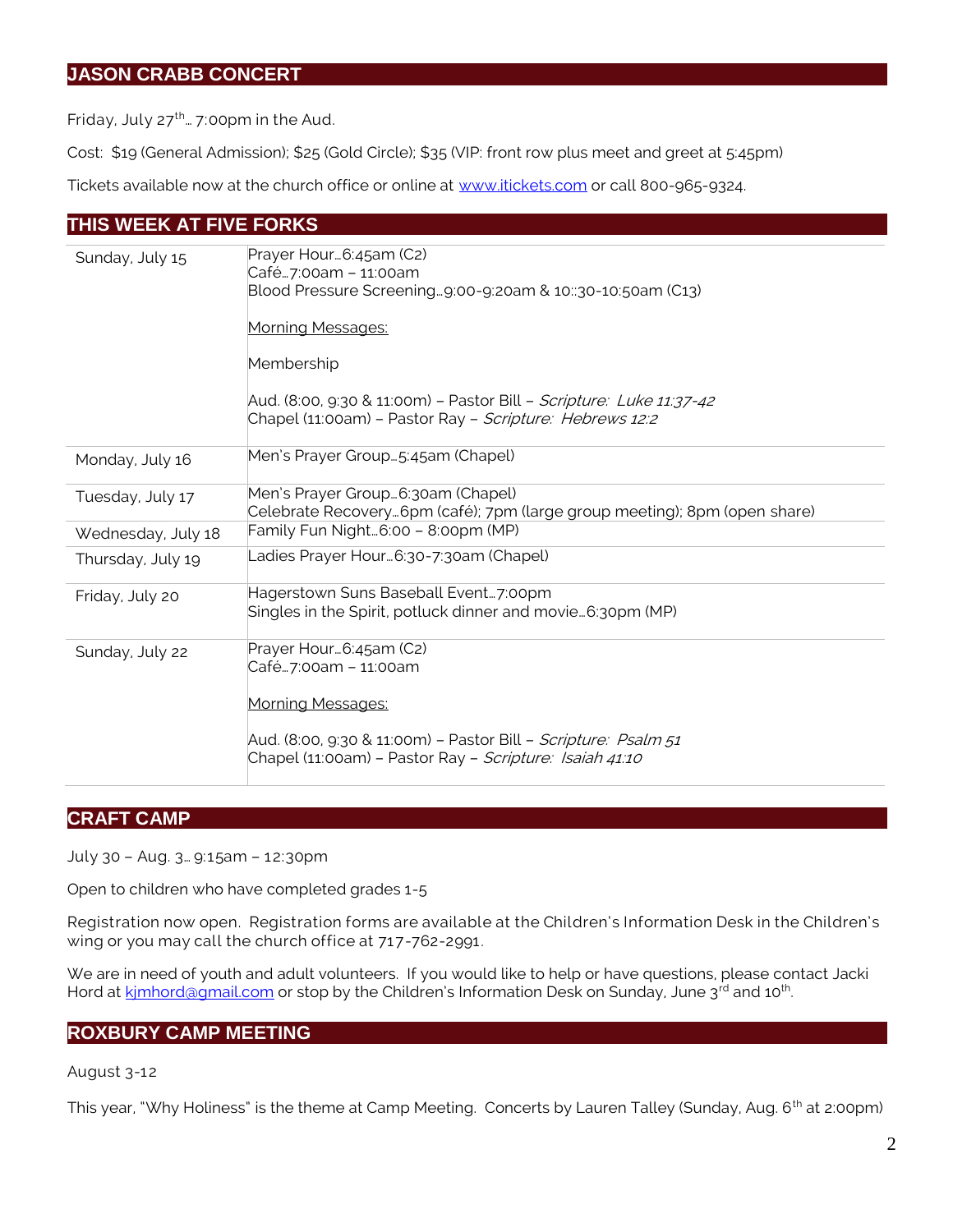and The Forrester Family (Saturday, August 12 at 1:30pm).

Elective Seminars: "Wholeness" "Holiness in the Old and New Testament" "Sanctification" "Theology of Holiness"

More information, details and schedules are available online at [www.roxburycamp.com](http://www.roxburycamp.com/) or call 717-532-2208 or email Rachel Shetterly [\(rachel.shetterly@comcast.net\)](mailto:rachel.shetterly@comcast.net). For reservations, contact Linda Gayman at 717-263-2208 or [campmeeting@roxburycamp.com.](mailto:campmeeting@roxburycamp.com)

## **BELL CHOIR RINGER NEEDED**

Have you heard the Five Forks Bell Choir play for Sunday Services? Have you asked yourself…how do they do that? Now is your chance to find out. We have an opening for a ringer…don't worry, reading music is not a requirement…we can teach you what you need to know. We just need you to commit to a weekly rehearsal (Mondays from 6:30-7:30pm) from Labor Day until Mother's Day.

Come with a willingness to have fun, "make a joyful noise", and desire to serve the Lord.

If you are interested in ringing, please contact Janice Besecker at 717-709-1490 or *ilbesecker@comcast.net* as soon as possible.

## **FIVE FORKS FELLOWSHIP EVENT**

Cruising the Lake on The Proud Mary! Join us for A Sightseeing Boat Tour on Raystown Lake!

Thursday, August 2<sup>nd</sup>…meet at the church at 11:15am. We will depart at 11:30am on the church bus. Tour begins at 2:15 (Rain or Shine)

Purchase your ticket at the ticket booth at Raystown Lake. With the senior discount, tickets are \$9/each

Some snacks and drinks are available for sale on the boat. Bring a jacket or sweater in case it's cool! Restrooms are available on the boat. We will be stopping for a meal on the way home.

If you are attending, please register with Pastor Brian by calling 717-762-2991 or email [brian@ffbic.org.](mailto:brian@ffbic.org)

### **IT'S A BOY!**

Paul & Cindy Shannon announce the birth of their grandson, Dylan Samuel Cradduck born on July 1, 2018. Congratulations to his parents, Justin & Dusty Jo Cradduck and his siblings, Howard and Wesley.

## **IT'S A GIRL!**

Congratulations to Ashley & Brad Smith with the birth of their daughter, Ava Mae Smith born on June 27, 2018. She weighed 7.12 lbs. and 19 $\frac{1}{4}$  long.

### **HEALING PRAYERS FOR YOU**

(Those who have been hospitalized or underwent surgery/ procedures this week)

Mick Eberhardt Gretchen Wease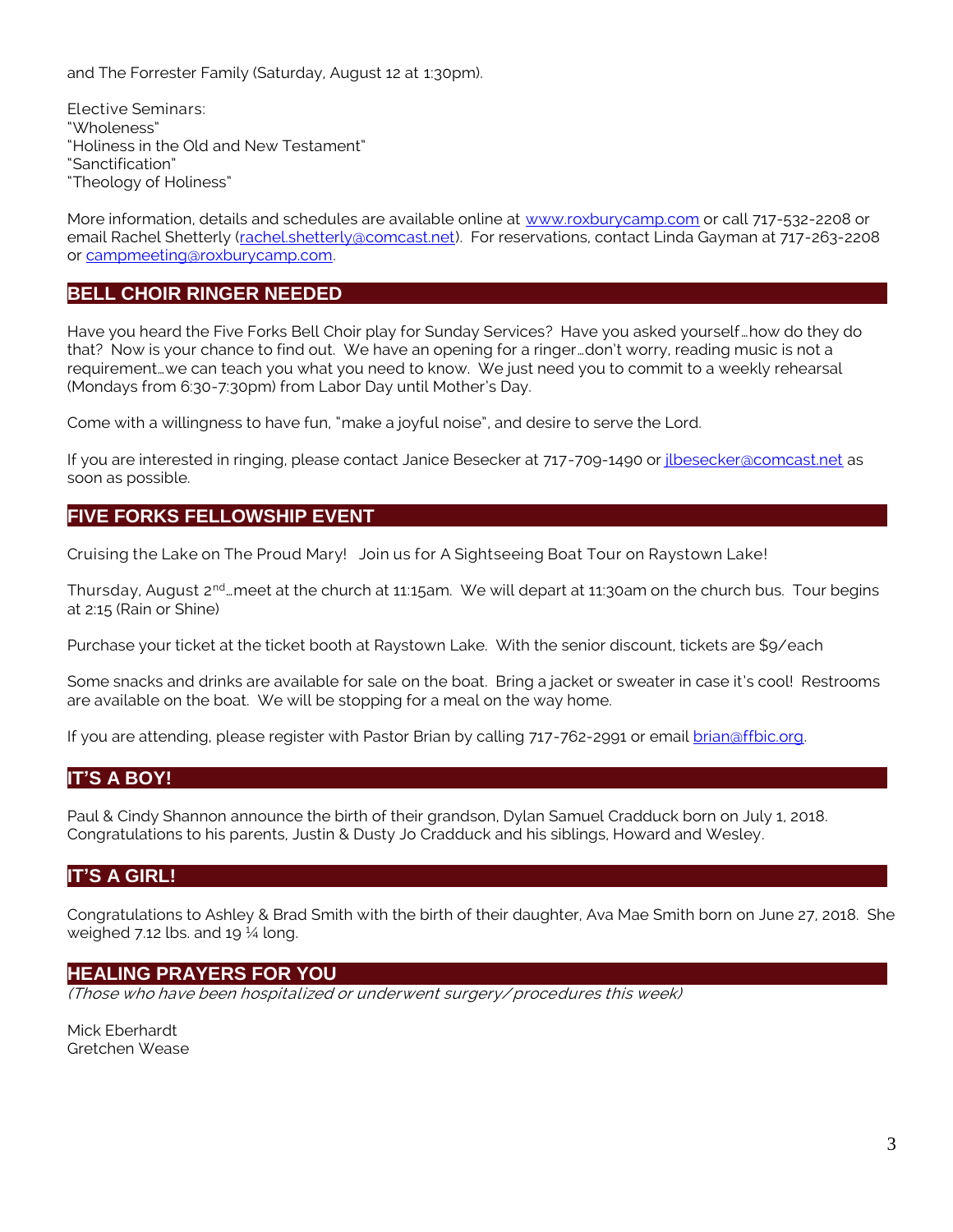## **WITH DEEPEST SYMPATHY**

We express our deepest sympathy to Joel Wenger and Gladys Gorman with the passing of their sister, Abby Oswald on July 10, 2018.

## **FOOD PANTRY JULY "ITEM OF THE MONTH"**

Skillet Meals (ex. Hamburger/ Tuna/ Chicken Helper) (Place donations in the orange container in the lower lobby.)

## **OPERATION CHRISTMAS CHILD JULY "ITEM OF THE MONTH"**

Dolls, small pillow, small stuffed toy (no animals) (Place donations in the designated boxes in the lower and upper lobbies.)

| <b>ATTENDANCE</b> |                                                                                                                                                                                                     |
|-------------------|-----------------------------------------------------------------------------------------------------------------------------------------------------------------------------------------------------|
| Sunday, July 8    | Sunday's Worship Total = 632<br>$8:00$ Auditorium = $151$<br>$9:30$ Auditorium = $308$<br>$11:00$ Auditorium = $104$<br>11:00 Chapel = $47$<br>Bible Connection = 10<br>Nursery (9:30 & 11:00) = 12 |
|                   | Total Sunday School = 219                                                                                                                                                                           |
|                   |                                                                                                                                                                                                     |

## **SCHOOL SUPPLIES FOR COMMUNITY CHILDREN**

In just two months, families will be getting their children ready to go back to school. Some families in our community will be looking at their children's class supply lists wondering how they will be able to afford everything on the list as well as get school clothes for their ever-growing children and pay their rent and other household bills

August 13 – 17, Waynesboro Community and Human Services will be distributing back-to-school supplies to income eligible families in the Waynesboro Area School District and Greencastle Antrim School District. Last year, supplies were distributed to 281 children in 118 families. This would not have been possible without your help. Your contributions of school supplies will help families in our communities who are struggling. Below is a list of school supplies needed:

| Pencil Boxes                              | 3 X 5 Index Cards                             |
|-------------------------------------------|-----------------------------------------------|
| Zippered Pencil Boxes                     | Wide-ruled Notebook Paper                     |
| 25-count #2 Pencils                       | 1-inch, 3-Ring Binders                        |
| 36-count #2 Pencils                       | 2-inch, 3-Ring Binders                        |
| 48-count #2 Pencils                       | <b>Trapper Keepers</b>                        |
| 24-count Crayons                          | <b>Colored Pencils</b>                        |
| Highlighters - singles & 4-count          | <b>Red Pens</b>                               |
| Large Pink Erasers                        | Earbuds                                       |
| Pencil-top Erasers                        | Lanyards                                      |
| Large Glue Sticks                         | <b>Backpacks</b>                              |
| Pocket Folders (with and without Clasps)  | Toiletries: Bars of Soap, Shampoo, Deodorant, |
|                                           | Toothpaste                                    |
| $\sim$ $\sim$ $\sim$ $\sim$ $\sim$ $\sim$ |                                               |

Sticky Notes

Donations may be dropped off at Waynesboro Community and Human Services during their business hours: Monday, Tuesday, Friday…9am – 12noon, 1-3pm; Wednesdays 9am – 12noon and Thursdays 1-6pm or you may